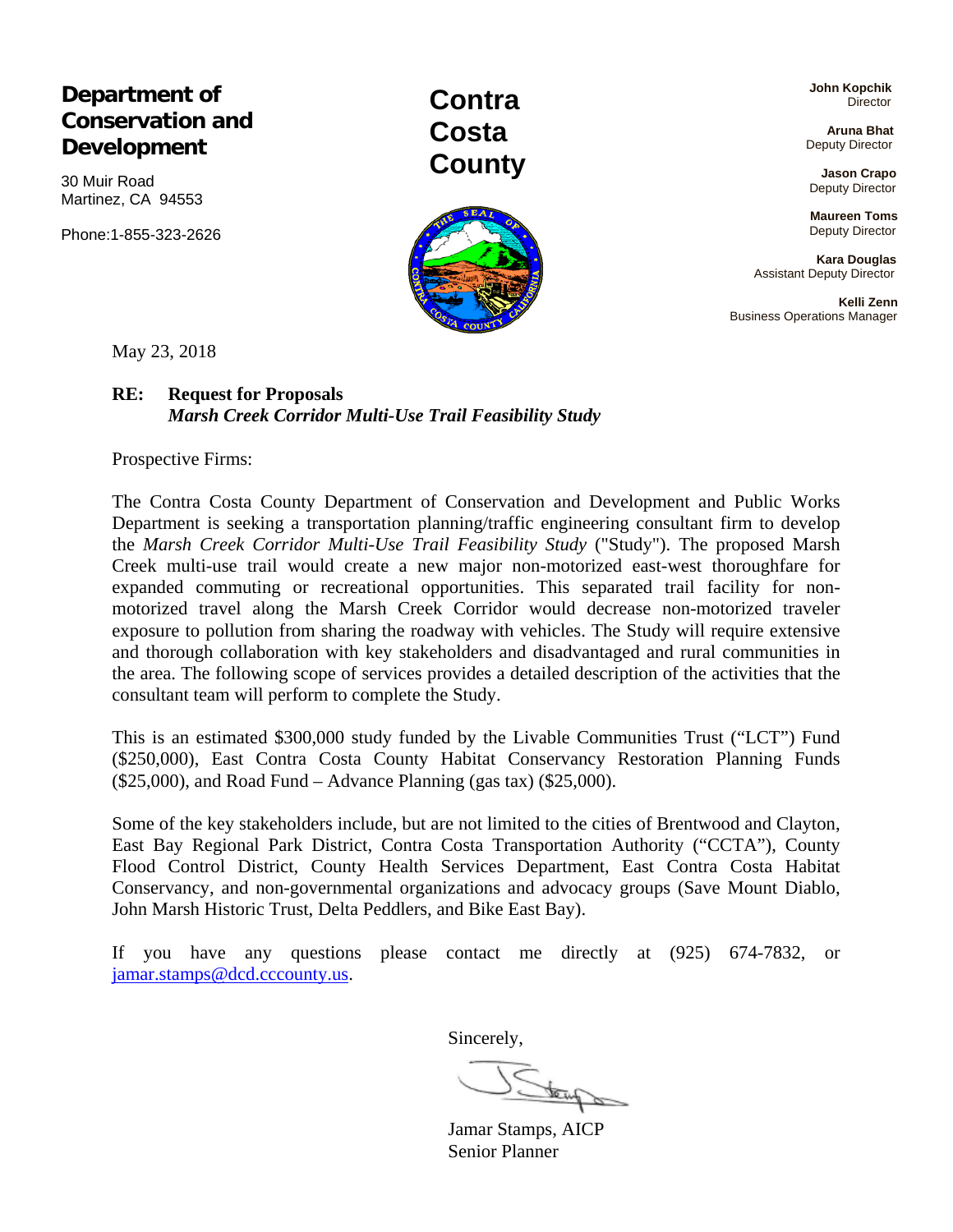# **Request for Proposals**

# **Contra Costa County** *Marsh Creek Corridor Multi‐Use Trail Feasibility Study*

*Funded by a Contra Costa Livable Communities Trust Fund (or Caltrans Priority Conservation Grant, if awarded), Restoration Planning Funds, Road/Gas Tax Funds*

#### **Lead Agency**

Contra Costa County

#### **Partner Agencies**

 Cities of Brentwood, Oakley Clayton, East Bay Regional Park District, Contra Costa Transportation Authority, Save Mount Diablo

#### **Project location**

City of Clayton to the Round Valley Regional Preserve

#### **Areas of expertise needed:**

- Bicycle and pedestrian planning and facility design with specific, significant experience in intersection design
- Public Outreach
- Streetscape/landscape design
- Traffic Engineering
- GIS/Mapping
- Complete streets experience
- Environmental survey/scan
- Non-motorized travel demand forecasting

### **Potential Interviews with some or all proposing firms**

July 2018

#### **Project start date:**

August 2018

#### **Proposals Due:**

**12 Noon (PDT) on Friday, June 29, 2018.** Submittals will not be accepted after that time. Contra Costa County staff will begin contract negotiations with the firm determined to be the most qualified. In the event that a contract cannot be negotiated with the first firm, Contra Costa County reserves the right to negotiate with the next qualified firm(s) until a contract can be reached.

#### **Project Contact Information:**

Jamar Stamps, AICP, Senior Planner Contra Costa County Department of Conservation & Development 30 Muir Road, 2nd Floor Martinez, CA 94553 Phone (925) 674‐7832 jamar.stamps@dcd.cccounty.us

file: Transportation > Highways > County Roads > Marsh Creek Road

g:\transportation\r. sarmiento\assignments\projects\marsh creek corridor multi‐use trail\rfp‐sow\draft mct rfp (v.4).docx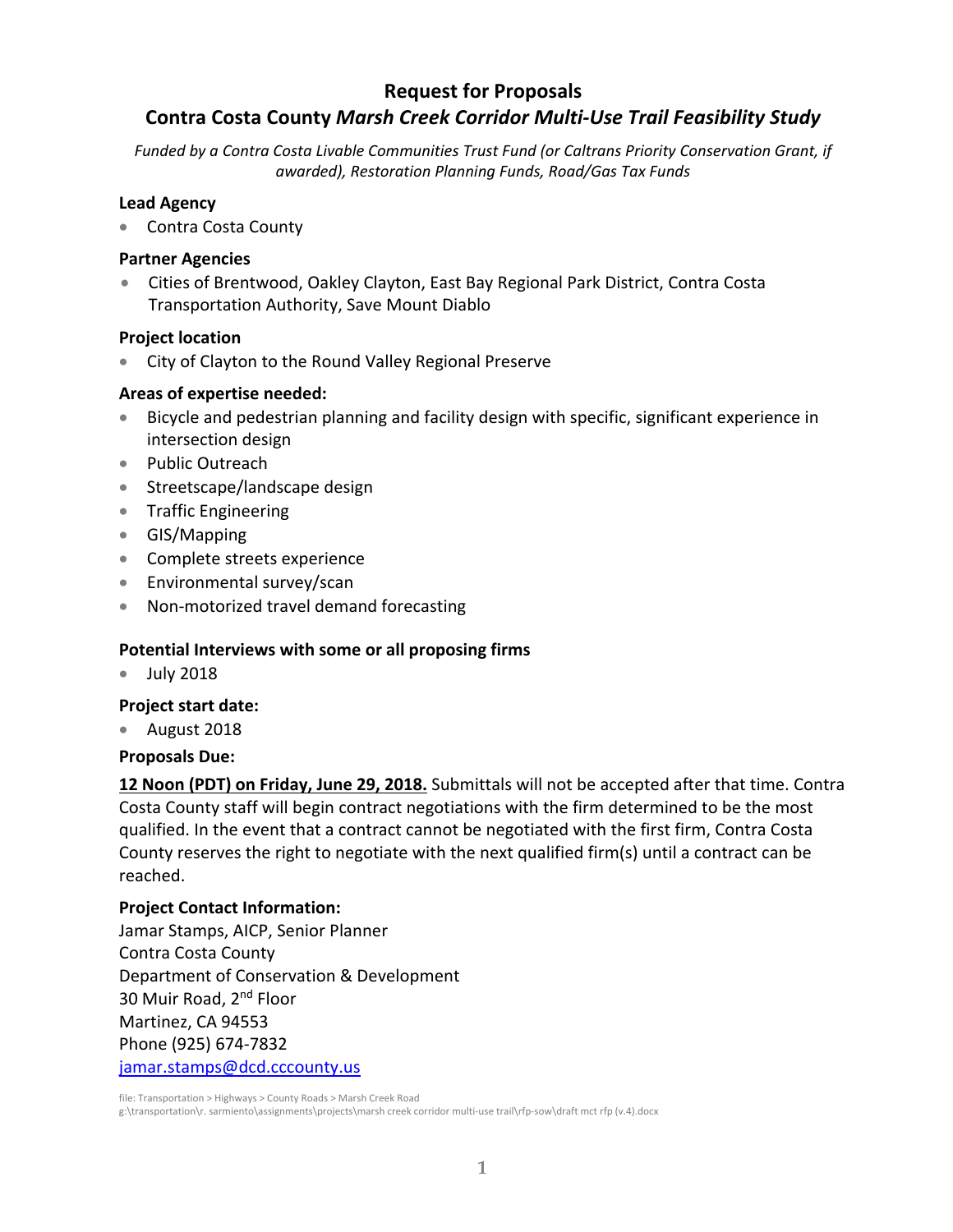# **Introduction**

The Contra Costa County Department of Conservation and Development and Public Works Department is seeking a transportation planning/traffic engineering consultant firm to develop the *Marsh Creek Corridor Multi‐Use Trail Feasibility Study* ("Study"). Marsh Creek Road is a major thoroughfare that connects Central County and East County (see "Study Area Map" on last page). Currently, a significant number of bicycle trips take place on Marsh Creek Road, despite the lack of bicycle paths. Marsh Creek Road within Clayton has an existing Class II bicycle lane, which connects to Clayton's extensive trail network. In East County, the Marsh Creek Trail currently runs from the Big Break Regional Shoreline in Oakley to the southern city limits of Brentwood. The East Bay Regional Park District plans to extend the Marsh Creek Trail from the Brentwood city limits along Marsh Creek Road to the Round Valley Regional Reserve.

# **Project Description**

The proposed Marsh Creek multi‐use trail would create a new major non‐motorized east‐west thoroughfare for expanded commuting or recreational opportunities. It would provide non‐ motorized access to Downtown Clayton, Diablo View Middle School, Mount Diablo, Round Valley Regional Reserve, and the existing Marsh Creek Trail through Brentwood and Oakley. The purpose of the path would be to provide a safe, useful and enjoyable transportation corridor for various forms of non-motorized travel, including pedestrian, equestrian and bicycle users (including serious bicycle enthusiasts), and the trail is proposed to be sized and designed to encourage use by these various sectors. Once this path and adjacent paths are completed, there will be one continuous non‐motorized path from Downtown Concord to Oakley. The trail could possibly be located on the opposite side of the creek from the road, immediately adjacent to the road itself or some distance from the creek or the road in constrained areas. Construction of the trail could be performed in conjunction with restoration of Marsh Creek, as anticipated in the East Contra Costa County Habitat Conservation Plan/Natural Community Conservation Plan ("HCP/NCCP"), and be constructed in a sensitive manner that reflects and respects the scenic, agricultural, and natural resources of the area.

The following scope of services provides a detailed description of the activities that the consultant team will perform to complete the Study. This work plan reflects our best estimate for completing the outlined tasks and advancing the design of a preferred alternative. The scope of services below ensures the level of effort required to reach consensus on a preferred alternative and to develop a physical project definition.

# **Project Objectives**

A goal of the Study is to provide a separate trail facility for non‐motorized travel along the Marsh Creek Corridor that would decrease non‐motorized traveler exposure to pollution from sharing the roadway with vehicles. The Study will achieve that goal through extensive and thorough collaboration with key stakeholders and disadvantaged and rural communities in the area. Study development will require collaboration with the cities of Brentwood and Clayton,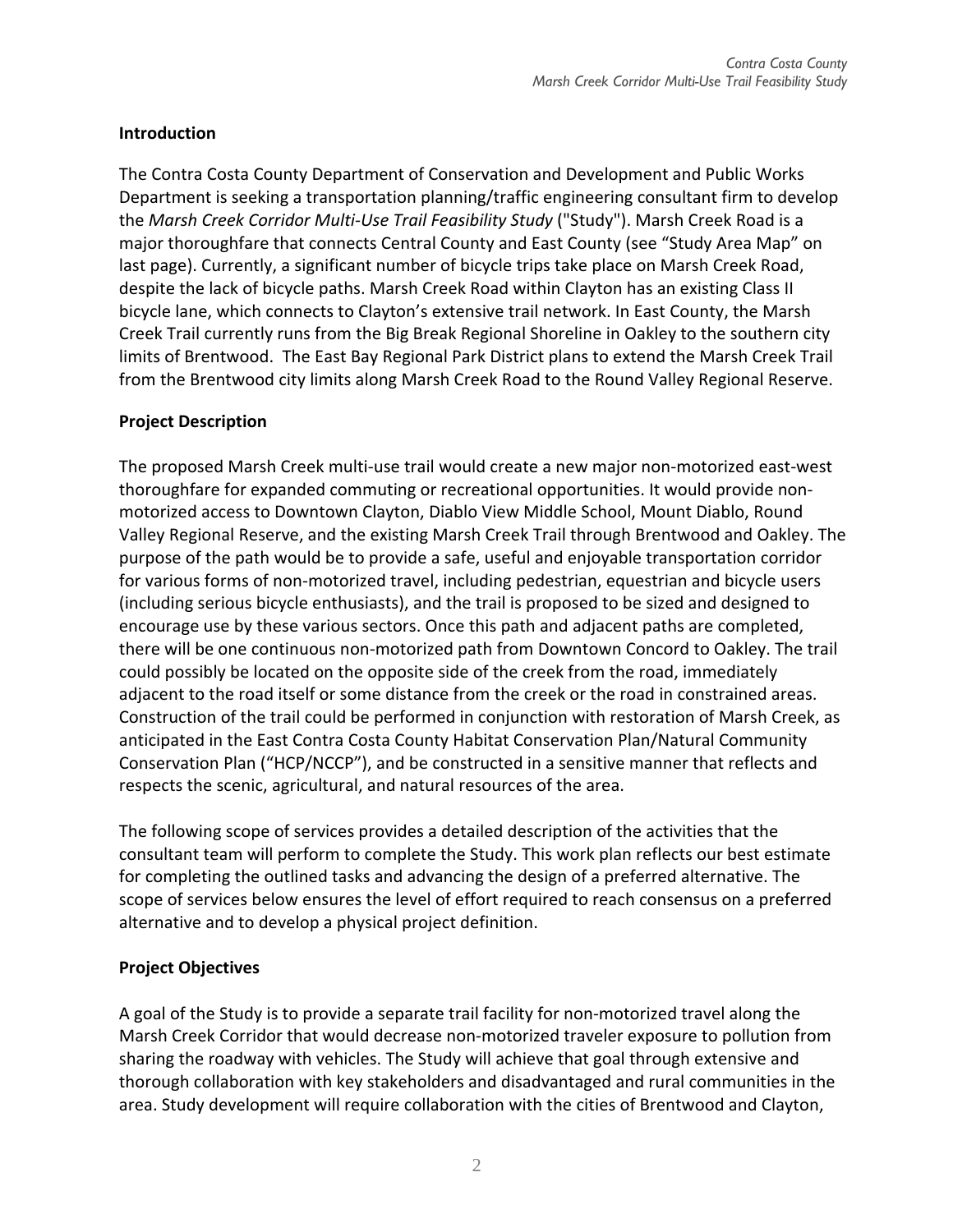East Bay Regional Park District, Contra Costa Transportation Authority ("CCTA"), County Health Services Department, East Contra Costa Habitat Conservancy, and non‐governmental organizations and advocacy groups (including, but not limited to, Save Mount Diablo, John Marsh Historic Trust, Delta Peddlers, and Bike East Bay). Throughout the study process, the County will conduct at least 10 public outreach meetings, which include a combination of stakeholder meetings and community workshops. The County will also use internet-based tools to solicit public input throughout the Study process.

- Evaluate the potential for, and order of magnitude cost estimates for a non‐motorized multi‐modal (bicycle, pedestrians, and equestrians and Americans with Disabilities Act accessible) trail connecting the terminus of the Marsh Creek Trail in the City Brentwood to the trail system in the City of Clayton. The Trail would connect to Round Valley Regional Park, other State Park lands and Save Mt. Diablo parcels along the Marsh Creek Corridor and Morgan Territory Road.
- Extensive public engagement throughout the study process with residents, advocacy groups, and rural and disadvantaged communities via public workshops, other local events and web interface.
- Preferred trail alignment: separated from, but focused in the Marsh Creek Road Corridor, located adjacent to Marsh Creek where feasible while remaining sensitive to natural habitat.
- Trail alignment should minimize impacts to private property and retain privacy for residences to the extent possible.
- Trail design should be considered a commute alternative and for recreational purposes between East and Central Contra Costa County.
- Trail design should reflect the rural nature of the corridor and use materials to blend in with surrounding features (i.e. retaining walls should be sculptured concrete to look like rock or wood).
- Trail design features should include interpretive panels that discuss the history and unique features of the corridor.
- The following features should be considered in concept and included in the cost estimates but minimal actual design work should be completed in this early project development phase:
	- o Directional signing for parks, cities, historical sites, connecting trails, etc.
	- o Water stations and restroom facilities, using existing parklands and staging areas where feasible.
	- o Allow on‐leash pets where feasible.
	- o Provide picnic areas, destination spots, and benches or rest stops along the facility.
	- o Incorporate "green" and sustainable design elements
	- o Consider safety of users (cell service/call boxes).
	- o Apply best practices for designing of trail in sensitive areas.
- Connections to publically accessible Habitat Conservation Plan sites, Save Mount Diablo property, East Bay Regional Parks District ("EBRPD") and State Parks facilities.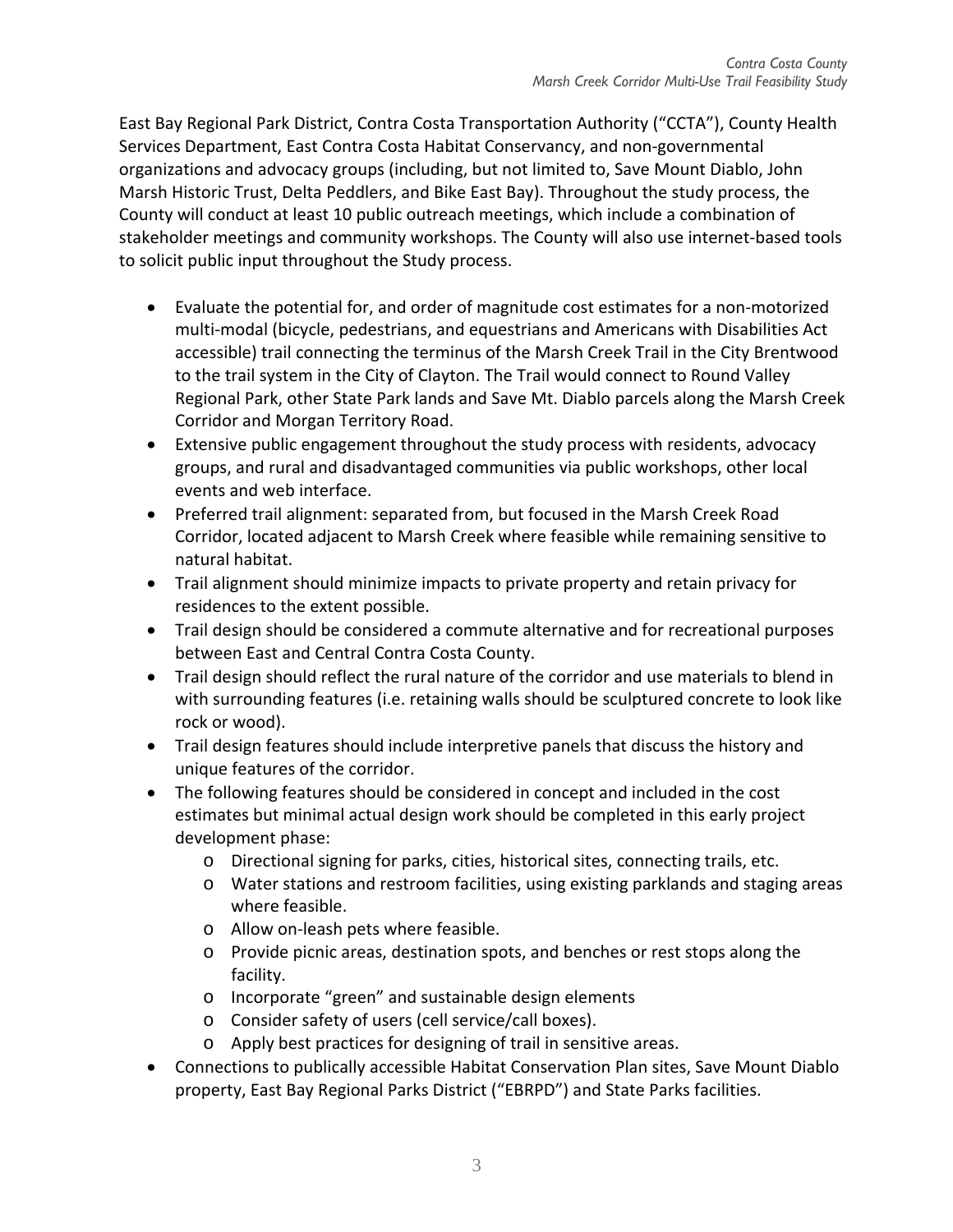- Coordinate with restoration efforts for Marsh Creek.
- Consider facility design to accommodate the serious commute cyclists.
- Tie the trail into the EBRPD Class I Network.
- Consider wildlife crossings that would allow passage for wildlife between key conservation parcels and possible trail connection over road.
- Identify phasing opportunities and financing plan project implementation.
- Support "Agricultural Tourism."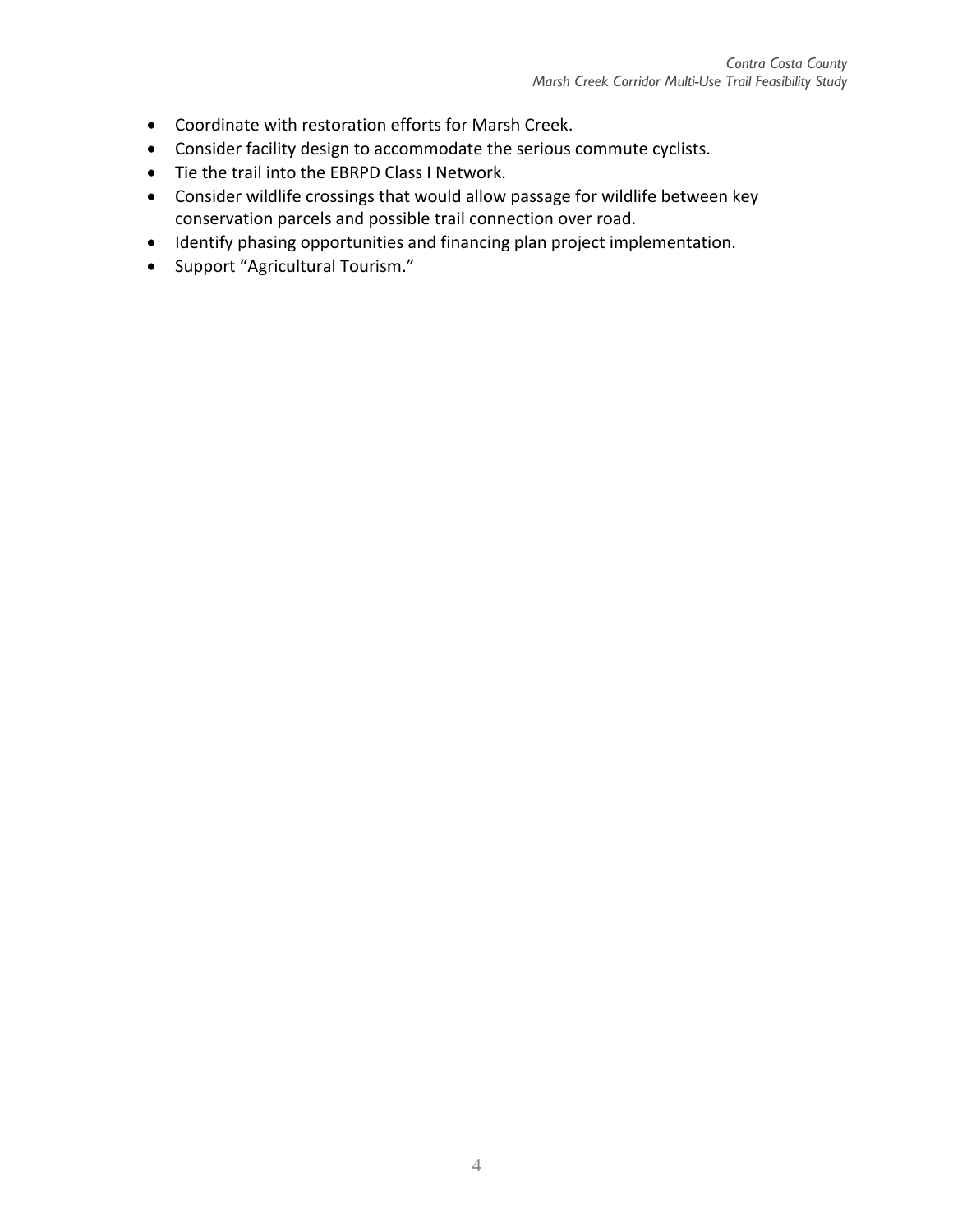# **DRAFT Scope of Services**

### **Task One: Project Management**

### **Task 1.1 Project Initiation Activities**

Consultant will coordinate with the County to finalize the project work plan, schedule, task budgets, deliverables, project milestones, and meeting schedules. Consultant will initiate startup activities, including scheduling a kick‐off project team meeting, affirming the project goals and objectives, confirming the extents of the study area, and identifying key stakeholders to begin the outreach process.

# **Responsible Party: Consultant and County**

### **Task 1.2 Meetings**

Consultant will attend regular coordination meetings either in‐person or via conference call. Consultant will budget time for up to ten (10) in‐person project team meetings with County staff. We anticipate that sub‐consultants will attend the kick‐off meeting and up to two additional project team meetings throughout the process to develop the feasibility study. The project team meetings in Task 1 do not include the public outreach and stakeholder meetings and workshops (scoped separately in Task 2).

**Responsible Party: Consultant and County**

# **Task 1.3 Project Management Support**

Consultant will lead the project management. Consultant will also assist the County in coordinating with Cities, State Parks, EBRPD, residents, other state and regional agencies, local stakeholders, and bicycle/pedestrian/equestrian advocacy organizations, environmental groups and utility providers.

Consultant will also prepare a "Project Fact Sheet" that articulates the project goals, objectives, schedule and study area. The fact sheet will include a map showing the study area with major landmarks shown. The fact sheet will be available to stakeholders and the public.

| Task | <b>Deliverable</b>                                       |
|------|----------------------------------------------------------|
|      | <b>Detailed Work Plan and Schedule with Deliverables</b> |
| 1.1  | and Key Team Meeting Dates                               |
| 1.2  | <b>Meeting Agendas, Meeting Minutes, Action Items</b>    |
| 1.3  | <b>Project Fact Sheet</b>                                |

# **Responsible Party: Consultant**

# **Task Two: Public Outreach**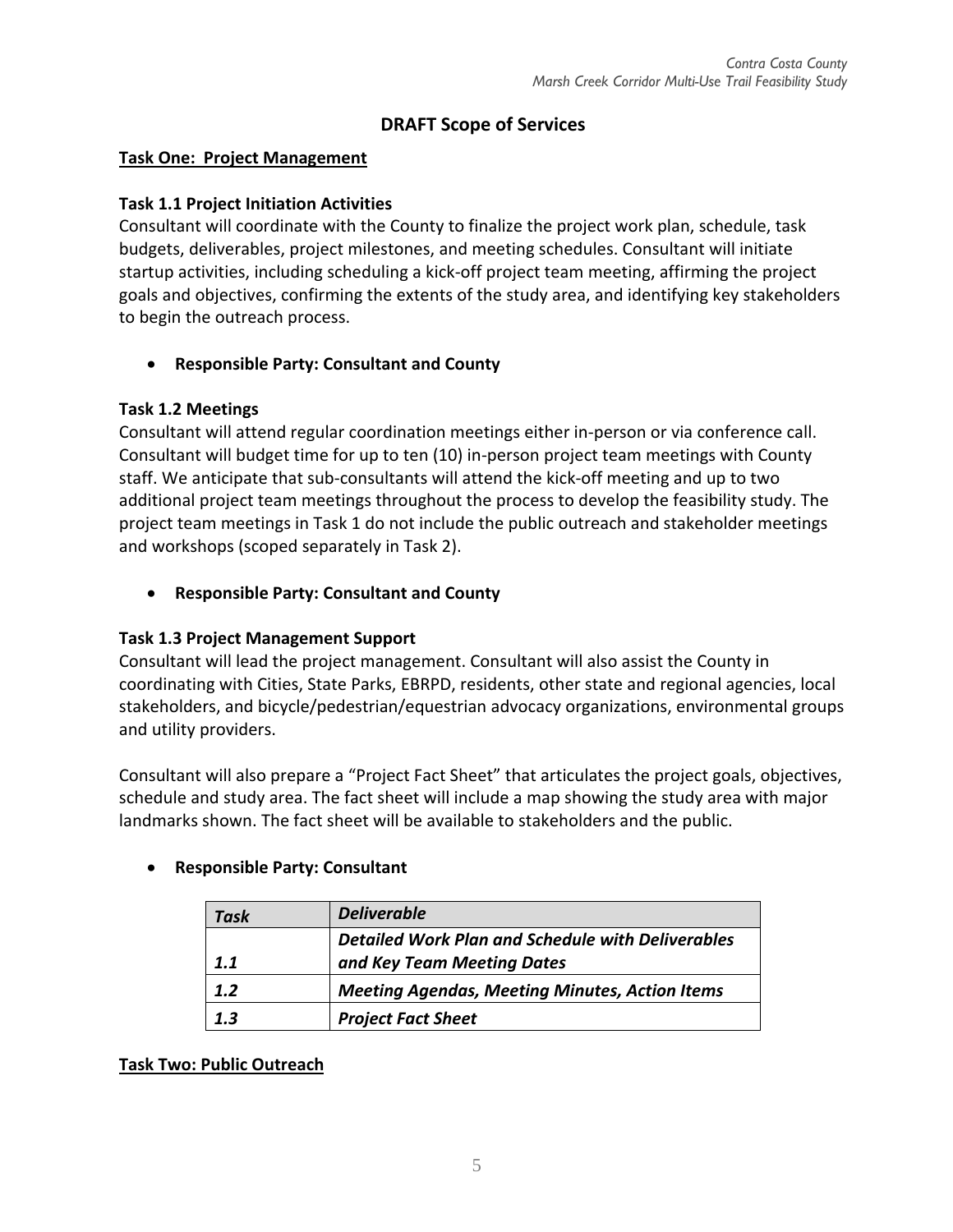Consultant will lead the organization, materials preparation and scheduling of all public outreach activities with project stakeholders, local residents and stakeholders, public advocacy groups and non‐governmental organizations and disadvantaged and rural area communities, with support from sub-consultants to staff the meetings.

Project stakeholder meetings could include (but are not limited to) the following: City of Clayton, City of Brentwood, City of Antioch, City of Oakley, East Bay Regional Park District, and State Parks and environmental groups such as Save Mt. Diablo and the East Contra Costa Habitat Conservancy and emergency Services including CalFire.

We have included in this scope ten (10) outreach meetings, which would include a combination of project stakeholder meetings and community workshops. For the ten outreach meetings, Consultant will coordinate with project stakeholders to identify the additional stakeholders and the schedule of the meetings throughout the project. Consultant will utilize scheduled meetings with the City of Clayton and Brentwood and the regional planning committees of Contra Costa Transportation Authority, TRANSPLAN (East County Transportation Planning Committee) and TRANSPAC (Central County Transportation Planning Committee) to communicate with both stakeholders and the public in a cost‐effective way. Stakeholder meetings scheduled early in the process will help understand the opportunities and constraints along the corridor. Consultant will hold community workshops before and after the initial alternatives development in Task 5.

# **Task 2.1 Develop Public Outreach Strategy**

Consultant will work with County staff to develop a comprehensive public outreach and engagement strategy. Elements of the strategy could include (but are not limited to):

- Compile initial list of public agencies, key stakeholders and community members;
- Create and manage an internet-based Public Engagement Interface Program to allow for optimum public engagement. Program will, at minimum, include an internet survey, social media outreach and dates, times and locations for upcoming public workshops and meetings;
- Create and manage a Technical Advisory Committee ("TAC") comprised of key staff form public agencies, non‐governmental organizations and advocacy groups. Provide TAC at least 3 weeks lead time to review project deliverables to discuss at a TAC meeting.
- **Responsible Party: Consultant and County**

# **Task 2.2 Implement Public Outreach Strategy**

Consultant will implement the strategy after review and approval by County staff. Consultant will amend the strategy as needed with concurrence from County staff.

**Responsible Party: Consultant** 

# **Task 2.3 Deploy Public Engagement Interface Program**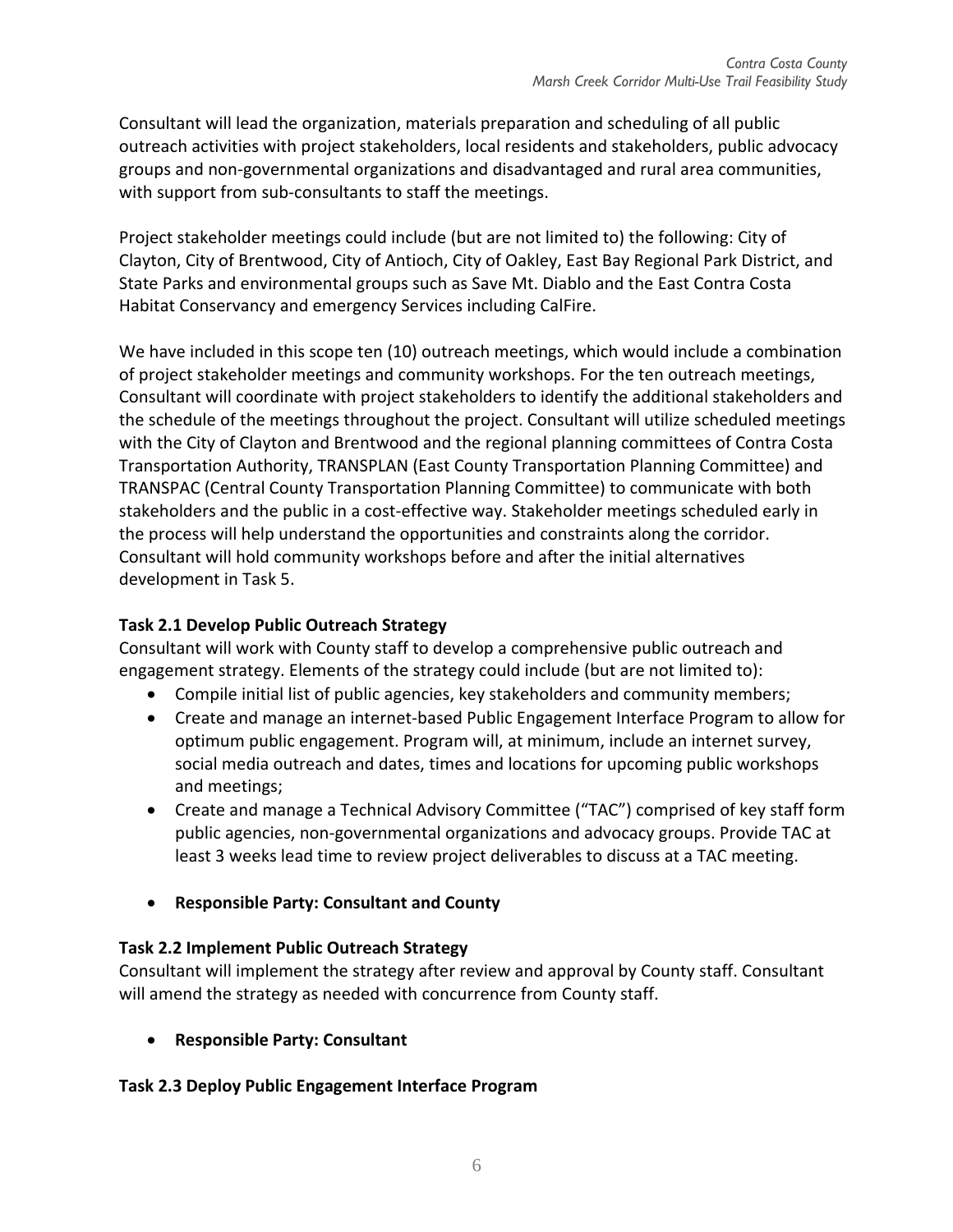Consultant and TAC members will utilize contacts obtained in Task 2.1 for initial deployment. Purpose of the Program will be to introduce the public to the purpose of the project, gain an understanding of the community's concerns, goals and visions for the project. Feedback received will inform the preparation of Task 5 – Alternatives Development.

# **Responsible Party: Consultant**

### **Task 2.4 Public Workshop #1**

Consultant will lead the development of public outreach materials for a stakeholder and community workshop to formally introduce the project and receive public feedback on community vision.

| Task | <b>Deliverable</b>                                  |
|------|-----------------------------------------------------|
|      | Public, Stakeholder and Agency Outreach and         |
| 2.1  | <b>Engagement Strategy</b>                          |
| 22   | <b>Operational Outreach and Engagement Strategy</b> |
| 2.3  | Public Engagement Interface Program                 |
| 24   | <b>Public Workshop Summary</b>                      |

# **Responsible Party: Consultant**

# **Task Three: Data Collection and Base Mapping**

# **Task 3.1 Review Available Plans and Data**

Consultant will obtain and review information on existing conditions, relevant transportation and bicycle/pedestrian/equestrian plans and policies, emerging best practices (with examples of implementation), design standards, regulatory requirements, and unique opportunities and constraints. This task will include coordination with County and other agency staff to seek information on existing infrastructure and design standards and to confirm engineering input and drawings required to support the project submissions. Information sought may be in the form of as‐built drawings, right‐of‐way drawings, parcel maps, Geographic Information System ("GIS") data, usage data (traffic counts, Strava Metro or the like) or reports.

# **Responsible Party: Consultant**

# **Task 3.2 Utility Coordination**

Consultant will coordinate with utility providers (PG&E, EBMUD, etc.) early during the design process to understand the potential for impacting utility infrastructure along the corridor. Consider planned or unplanned utility relocations of existing utilities and their cost implications during the early design stages. It is vitally important to understand the potential design constraints as early as possible during the design process.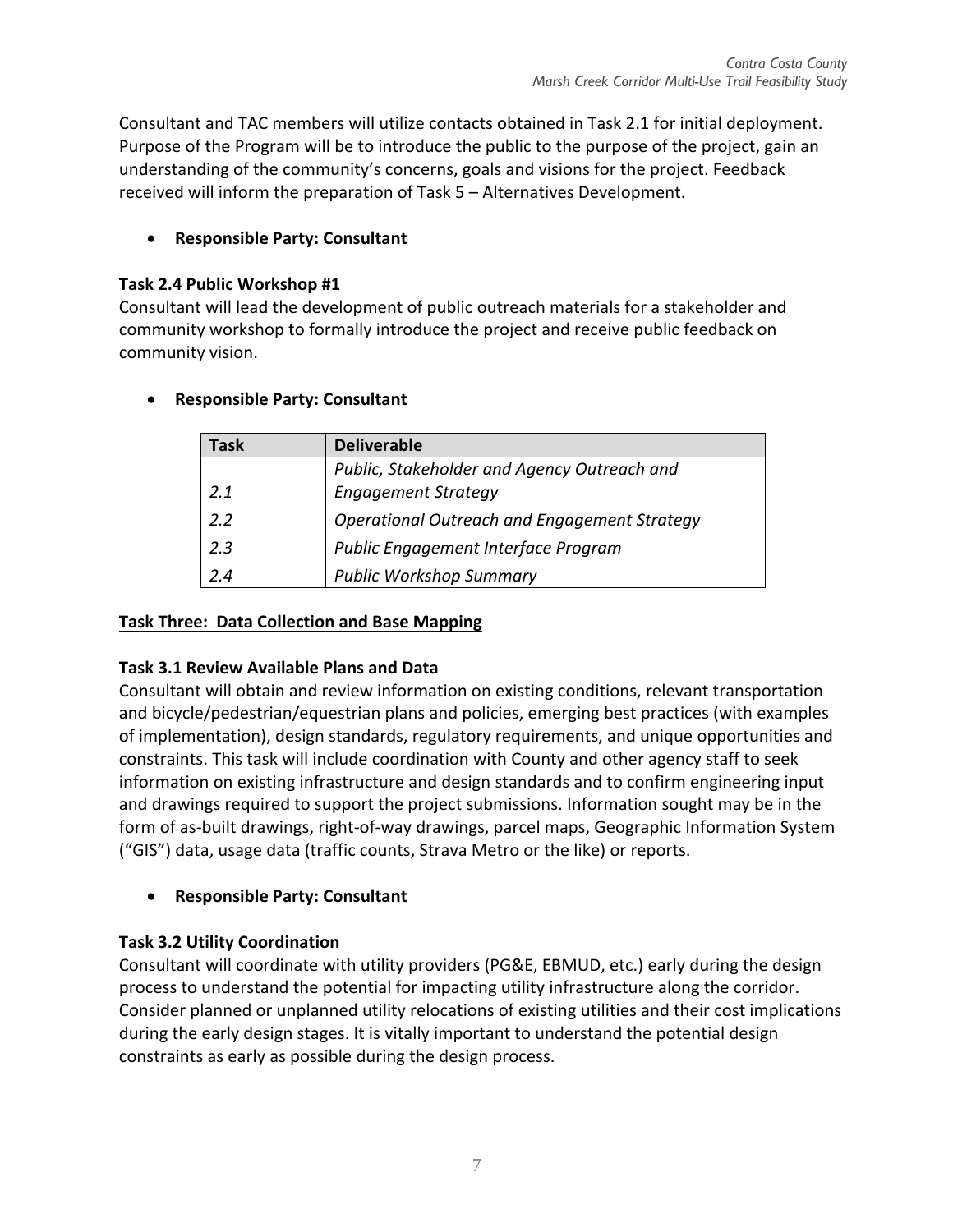Consultant will also identify and map the location of water, wastewater, electrical, and phone utilities in order to locate potential trail facility sites such as restrooms, call boxes, drinking fountains, safety lighting, etc.

# **Responsible Party: Consultant**

# **Task 3.3 Aerial Survey**

Consultant will subcontract with a surveying firm to obtain an aerial photogrammetric map of the corridor to develop a topographic base map. Consultant will obtain natural color, vertical, stereo aerial photography of the project area using a precision, calibrated, cartographic camera equipped with a six‐inch focal length lens and forward motion compensation. The photography will be taken at an altitude of 1,000 feet above the mean elevation of the terrain.

# **Responsible Party: Consultant**

# **Task 3.4 Base Mapping**

From the aerial imagery, Consultant will compile a digital planimetric map at a scale of  $1" = 40'$ for the project area with one-foot contours. The aerial mapping will be done in California State Plan (NAD83 Zone 3) with a vertical datum of NAVD88. Create digitized break‐lines and spot elevations to create a digital terrain model ("DTM") and generate contours at a one‐foot interval from the DTM. Consultant will also generate planimetric features—such as buildings, roads, fences, vegetation, trees, etc.

The County will provide a Microstation file containing the assessor's parcel lines for the project study area. For the project alternatives, the right‐of‐way lines will need to be resolved. Consultant will coordinate with the County Surveyor on these efforts. Consultant will also compile GIS data and develop mapping and visualization templates for the project.

**Responsible Party: Consultant and County**

# **Task 3.5 Intersections and Access Points**

Consultant will identify and map existing road crossings, public lands, parks, driveways, etc. Inventory access points located within the corridor for possible vehicular, pedestrian, bicycle, wildlife crossings and equestrian access to and through the corridor.

**Responsible Party: Consultant** 

# **Task 3.6 Natural Resources Inventory**

Consultant will identify and map adjacent or intersecting streams, significant natural features (creeks, ponds, rock outcroppings, wetlands, floodplains, etc., and existing vegetation and wildlife analysis (identify any species of concern or sensitive habitat areas in the project area and/or the existence of aggressive, weedy species/major invasive plants). This data will inform order of magnitude project costing and fatal flaw identification.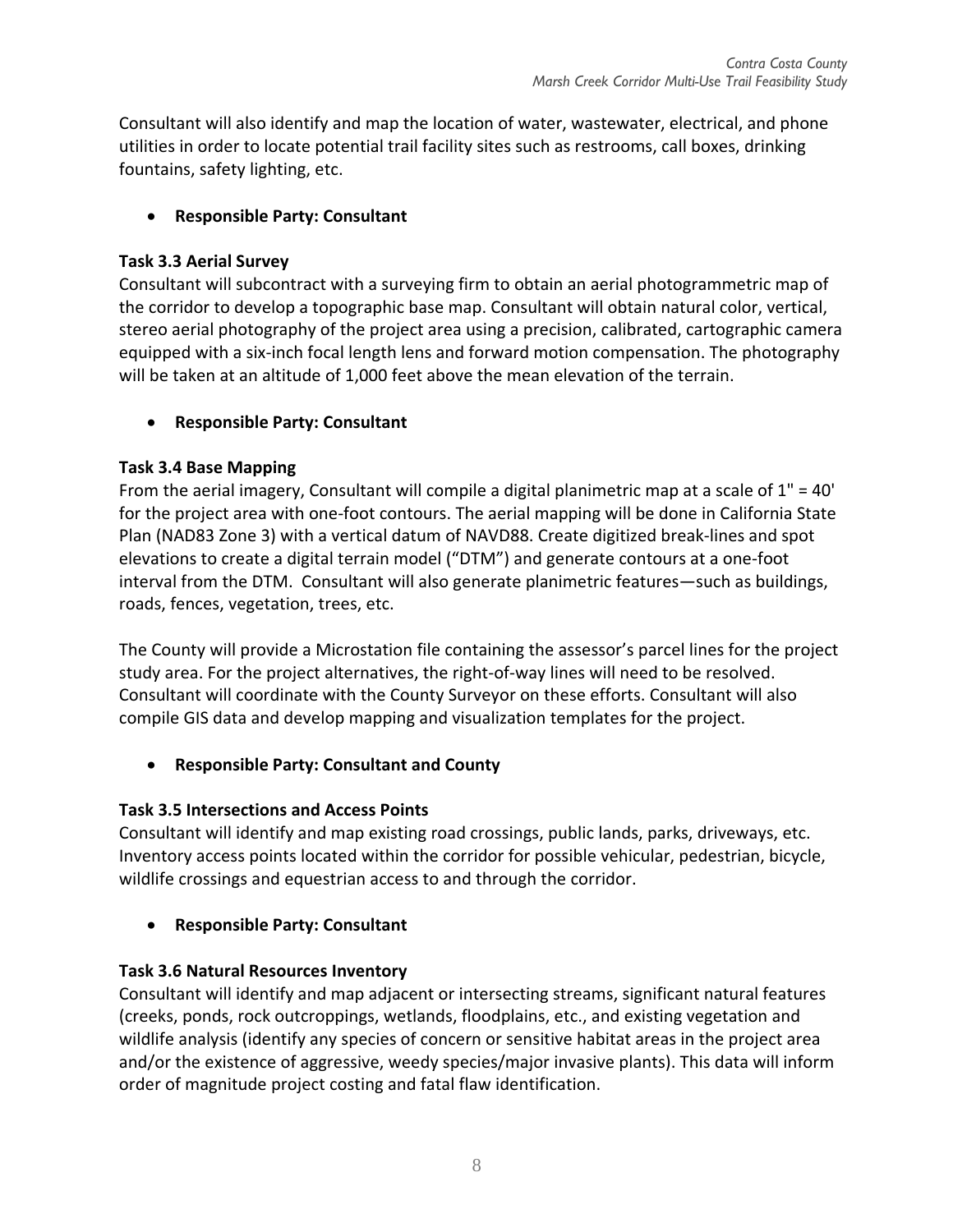# **Responsible Party: Consultant**

# **Task 3.7 Physical Inventory and Assessment of the Right of Way**

Consultant will prepare detailed mapping of the proposed trail corridor alignment at an appropriate scale. Consultant will perform office and field research to delineate major areas of concern. Consultant will prepare a physiographic analysis that shows the following:

- The length, dimensions and right of way boundaries
- Steep slopes
- Topography
- The composition of soils
- Surrounding land use and ownership (public, private, etc.)
- Erosion and drainage problems along the possible trail alignments
- **Responsible Party: Consultant**

### **Task 3.8: Environmental Concerns**

Based on preliminary assessments, Consultant will determine the need for environmental assessment studies relative to toxic waste disposal or other environmental hazards.

# **Responsible Party: Consultant**

| <b>Task</b> | <b>Deliverable</b>                                |
|-------------|---------------------------------------------------|
|             | Technical Memorandum #1 - Existing Plans and Data |
| 3.1         | Summary                                           |
| 3.2         | <b>Utility Map</b>                                |
| 3.3         | <b>Aerial Survey</b>                              |
| 3.4         | <b>Base Map</b>                                   |
| 3.5         | Intersection and Access Points Map                |
|             | Technical Memorandum #2 - Natural Resources       |
| 3.6         | <b>Inventory Summary</b>                          |
| 3.7         | <b>Physical Inventory Map</b>                     |
| 3.8         | Technical Memorandum #3 - Environmental Concerns  |

# **Task Four: Transportation Analysis**

# **Task 4.1 Transportation Assessment**

Consultant will complete a multimodal analysis of the corridor. Consultant will review land use plans and planned or proposed projects near the study area. Consultant will develop multi‐ modal traffic forecasts for the study corridor using the latest version of the CCTA regional travel demand model and information from the land use plans and pending projects. The analysis will include the following: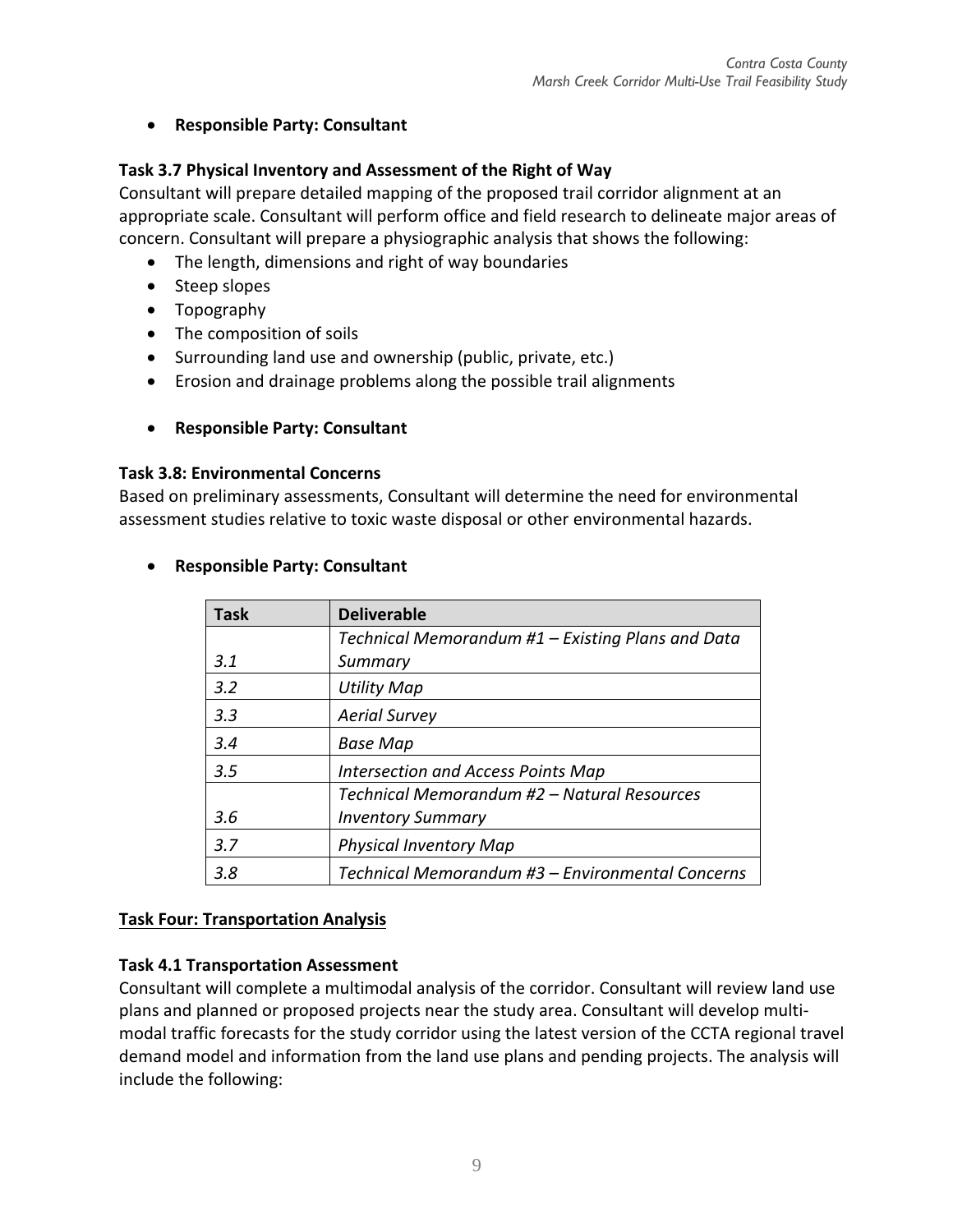- A summary of the overall transportation context and how Marsh Creek Road functions between Clayton and Brentwood.
- Bicycle, Pedestrian and Equestrian assessment: these modes will be addressed by performing an inventory of existing facilities and documenting the following: the location of bike lanes, sidewalks, trails, crosswalks and push buttons and the width and condition of bike lanes, trails, and sidewalks; identify if there are gaps in the network; identify other impediments to cycling, horseback riding, and walking.
- Accident analysis: Consultant will download ten years of vehicle incident records from the Statewide Integrated Traffic Records System ("SWITRS") maintained by the California Highway Patrol ("CHP"). Consultant will plot the accident history, calculate accident rates, and compare them to comparable state highways. The accident history plot should have accidents categorized by modes of travel (bicycle, pedestrian, equestrian, and vehicle).
- During the alternatives evaluation in Task 6, Consultant will update the transportation analysis to reflect how any physical changes to Marsh Creek Road will affect vehicle traffic and safety.

The transportation analysis will first address existing and Future Year "No Build" conditions, to set a baseline for the alternatives analysis. Consultant will update the transportation analysis as the project progresses from the alternatives analysis through the selection of a preferred alternative.

# **Responsible Party: Consultant**

# **Task 4.2 Potential Demand Analysis**

Consultant will evaluate travel demand and future trends along Marsh Creek Road and identify alternatives for over, under, and at‐grade intersection crossings where the trail corridor concept and road may intersect, and short‐term and long‐term solutions that allow for phasing.

Consultant will analyze the potential demand of the trail corridor concept. As a basis of future usage, attendance figures from similar facilities may be used. Consultant will develop a map showing potential trip generators to estimate the number of trips each could generate when the project is completed.

Consultant will also identify opportunities for access points, staging areas where amenities could be provided (e.g. benches, drinking fountains, etc.), potential parking areas, and enhancement opportunities to improve habitat value.

**Responsible Party: Consultant** 

**Task 4.3 Public Workshop #2**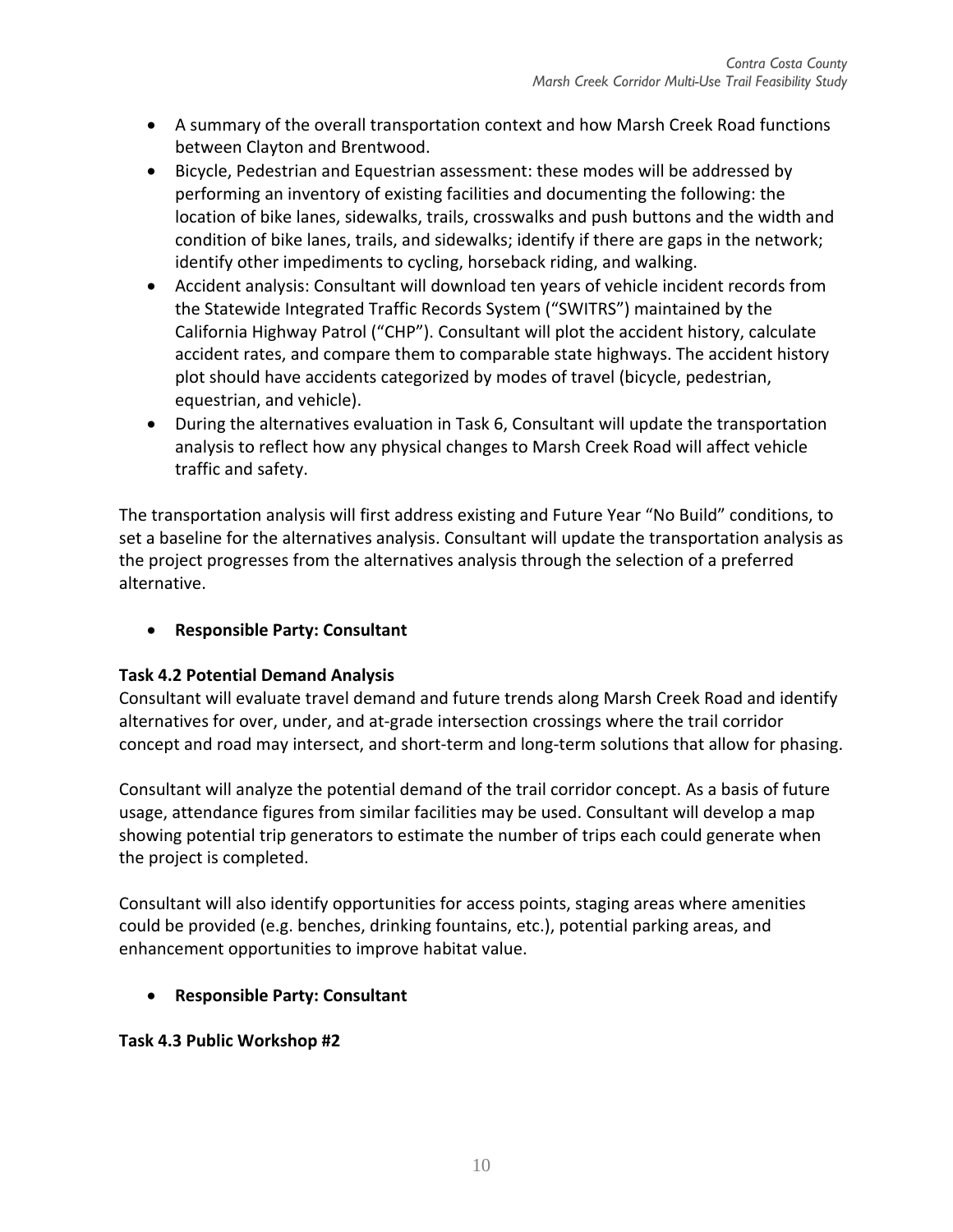Consultant will lead the development of public outreach materials for stakeholder and community workshops to present base map, survey and transportation analysis data collected to date and receive public feedback.

| Task | <b>Deliverable</b>                                  |
|------|-----------------------------------------------------|
| 4.1  | Technical Memorandum #4 - Transportation Assessment |
| 4.2  | Technical Memorandum #5 - Demand Analysis           |
| 4.3  | <b>Public Workshop Summary</b>                      |

# **Responsible Party: Consultant**

# **Task Five: Alternatives Development**

# **Task 5.1 Develop Project Alternative Concepts**

Consultant will lead the development of up to three project alternatives consistent with the defined project objectives. The desire is to have the trail alignment stay generally in the Marsh Creek Road Corridor. However, if necessary, the trail alignment may need to deviate from the immediate vicinity of the road to avoid cost and alignment constraints. The alternatives will consist of a range of configurations, including (but not limited to):

- Separated Class I facility.
- Class IV Bikeway.
- Combination of a Class I facility adjacent to Marsh Creek Road and separated from the road.
- Combination of a Class I facility and Class II facility where constraints dictate.

We will divide the corridor into segments to address site-specific constraints and design issues. We anticipate using the following segments:

- 1. City of Clayton to Morgan Territory Road
- 2. Morgan Territory Road to Round Valley Regional Preserve
- 3. Round Valley Regional Preserve Entrance to Terminus of Marsh Creek Trail in Brentwood

# **Responsible Party: Consultant**

# **Task 5.2 Conceptual Plans of Alternatives**

Based on the early stakeholder outreach, Consultant will refine the three alternatives and host an internal design charrette with TAC. Consultant will use this input to develop high‐level conceptual plans for the three alternatives. The conceptual plans will reflect engineering design standards and basic right‐of‐way constraints, but will not represent detailed design. The alternatives will be shown in plan‐view and will feature cross‐sections at key locations along the corridor. Consultant will explore the possibility of incorporating the alternative designs into a 3D view or a kmz file for importing into Google Earth.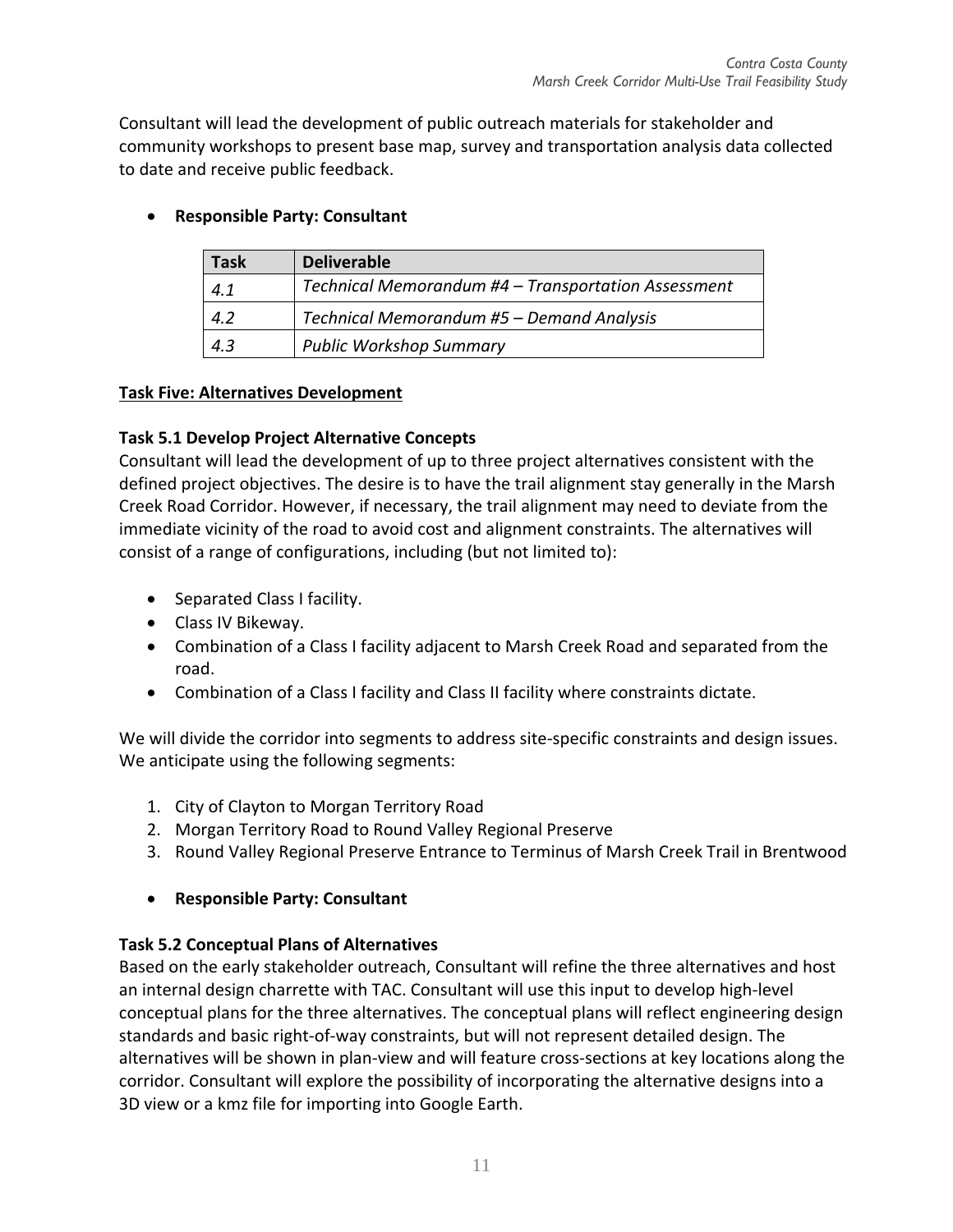The alternative concepts should identify:

- Trail design that safely accommodates all user groups and design to separate trail users operating at different speeds.
- Proposed location of trailheads and related facilities (restrooms, water, emergency telephone, lighting, parking, maintenance, etc.).
- Areas for trail barriers and emergency access.
- Areas needing natural buffers and/or screening and wildlife crossings.
- Proposed linkages to parks and other trail systems or areas of interest.
- Possible handicap access and required facilities.
- Identify and prepare conceptual design for facilities required to restrict use of the trail.
- Identify auxiliary facilities necessary to operate the trail and provide conceptual designs for these areas such as rest areas, parking facilities, fencing or buffer systems, drainage systems, emergency vehicle access, facilities that meet the needs of persons with disabilities.
- **Responsible Party: Consultant**

# **Task 5.3 Public Workshop #3**

Consultant will lead the development of public outreach materials for stakeholder and community workshops to present and receive feedback on alternatives.

**Responsible Party: Consultant** 

# **Task 5.4 Local Agency Outreach Meetings**

Consultant will lead the development of outreach meeting materials for Subregional Transportation Planning Committees (TRANSPAC (Central County) and TRANSPLAN (East County)) to present and receive feedback on alternatives. This task could include up to four meetings (two technical advisory committees and two policy boards).

# **Responsible Party: Consultant and County**

| Task | <b>Deliverable</b>                             |
|------|------------------------------------------------|
| 5.1  | Alternative Project Concepts (3)               |
| 5.2  | Conceptual Plan Alternatives (3)               |
| 5.3  | <b>Public Workshop Summary</b>                 |
| 5.4  | <b>Local Agency Outreach Meeting Summaries</b> |

# **Task Six: Alternatives Analysis**

**Task 6.1 Detailed Alternatives Evaluation and Selection of a Preferred Alternative.**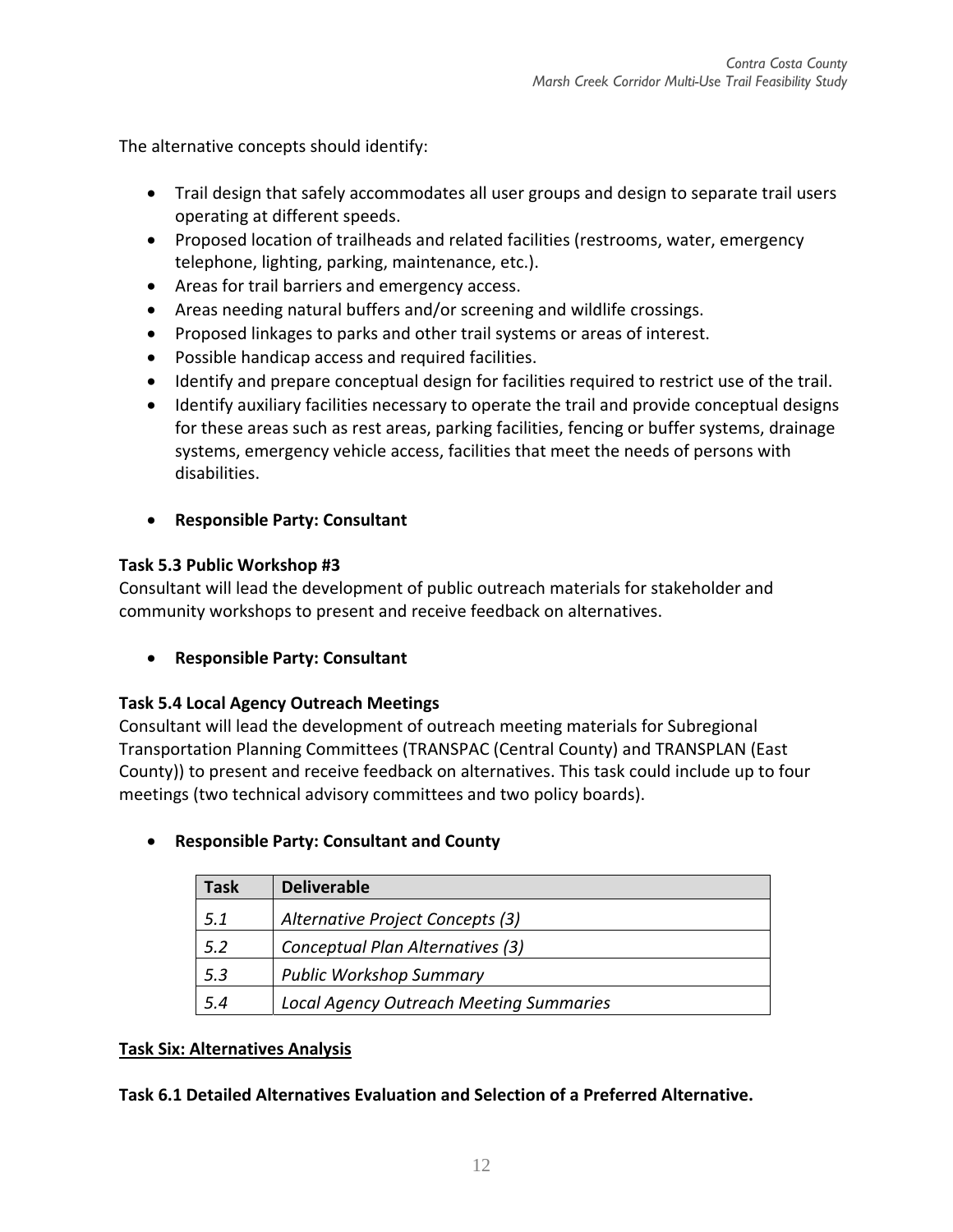Consultant will utilize a multi‐criteria evaluation matrix to assess the three alternatives developed in Task 5. The matrix will consider a range of quantitative and qualitative performance measures including: the user benefits for cyclists, pedestrians, and equestrians, potential traffic impacts, the effect on access and safety for all travel modes, right‐of‐way impacts, utility impacts, constructability, potential environmental impacts and cost. Consultant will update the Transportation Analysis memorandum.

Consultant will also develop planning level cost estimates for each alternative and identify potential project phasing for ease of implementation to use in the evaluation. Environmental review will provide a high‐level review of potential environmental "red flags" for the evaluation matrix. Based on the detailed alternatives analysis and the preliminary cost estimates, the TAC and Consultant will recommend a preferred alternative to advance to detailed design.

# **Responsible Party: Consultant**

# **Task 6.2: Preliminary Environmental Assessment**

Consultant will perform a preliminary environmental assessment of the preferred alternative to identify potential areas of focus under the California Environmental Quality Act ("CEQA") and the National Environmental Policy Act ("NEPA"). This preliminary assessment will consider the appropriate environmental documents (i.e., Mitigated Negative Declaration or Environmental Impact Report) and the necessary environmental analyses for the next phase of the project.

# **Responsible Party: Consultant**

| Task | <b>Deliverable</b>                                  |
|------|-----------------------------------------------------|
|      | Technical Memorandum #6 - Detailed Alternatives     |
| 6.1  | <b>Evaluation Matrix</b>                            |
|      | Technical Memorandum #7 - Preliminary Environmental |
| 6.2  | Assessment                                          |

### **Task Seven: Feasibility Report**

# **Task 7.1 Administrative Draft Feasibility Report**

Consultant will prepare an Administrative Draft Feasibility Report that will incorporate all of the findings of the study through the alternatives analysis. Consultant will submit the report to County staff for initial review, after which County staff will disseminate to the TAC for review and comment.

**Responsible Party: Consultant** 

# **Task 7.2 Revise Draft Feasibility Report**

Consultant will revise Administrative Draft Feasibility Report based on TAC comments and prepare public Draft Feasibility Report.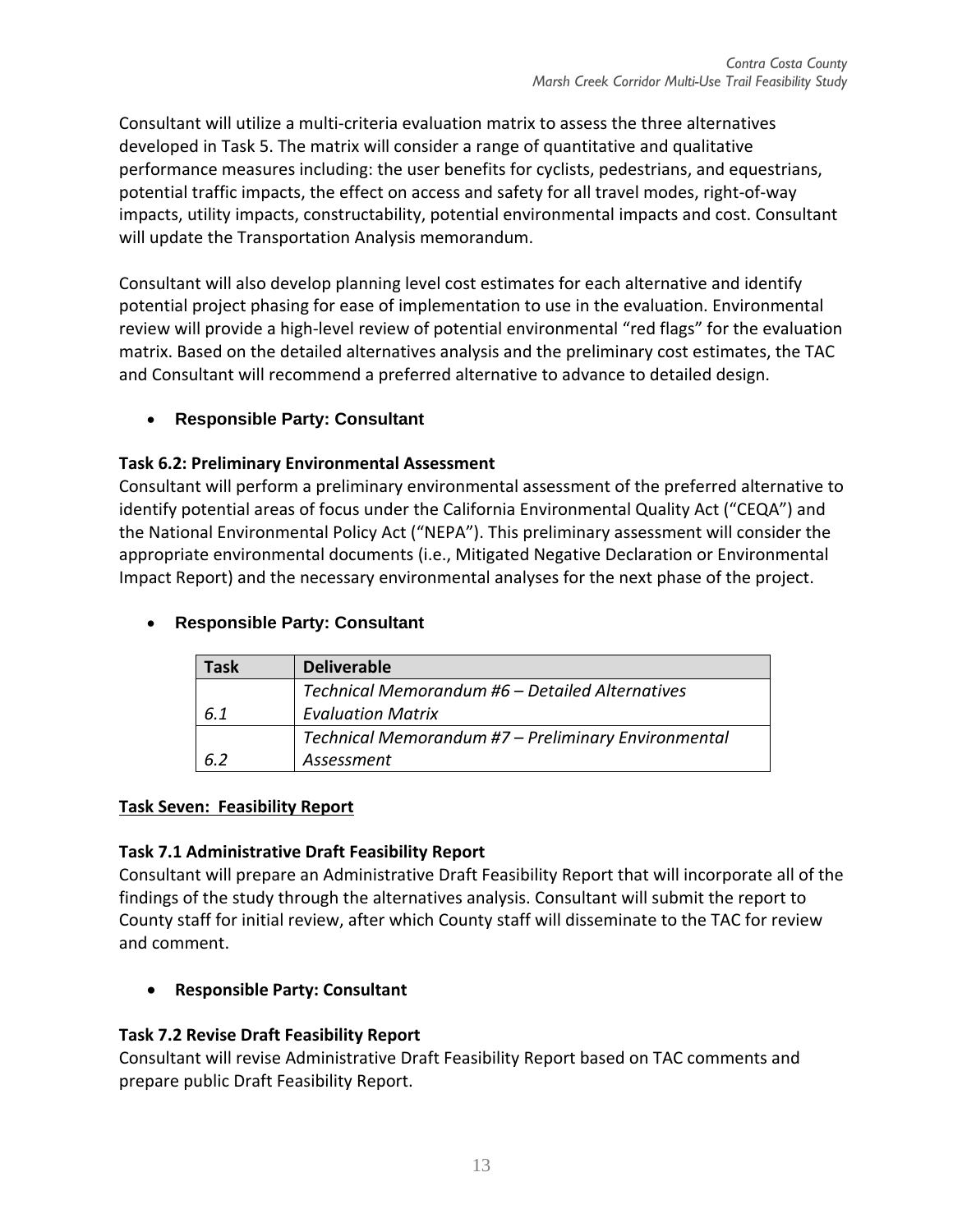# **Responsible Party: Consultant**

# **Task 7.3 Public Workshop #4**

Consultant will organize, prepare materials and identify schedule and location for a Public Workshop to present the Draft Feasibility Report. Consultant will respond to comments and make any necessary revisions before submitting the final report.

# **Responsible Party: Consultant**

# **Task 7.4 Local Agency Outreach Meetings**

Consultant will lead the development of outreach meeting materials for outreach to cities councils (Clayton and Brentwood) and County Board of Supervisors (or subcommittee of the Board) to present and receive feedback on Draft Feasibility Report. This task could include up to two meetings (city councils). County staff will lead County Board of Supervisors presentation.

**Responsible Party: Consultant and County**

# **Task 7.5 Final Feasibility Report**

Based on the comments received from the public, Consultant will revise the Draft, prepare and submit a Final Feasibility Report. Upon receipt of the Final Report, the County will close out the Consultant Services Agreement.

**Responsible Party: Consultant** 

# **Task 7.6 Final Feasibility Report Adoption**

County staff will present and recommend to the County Board of Supervisors adoptions of the Final Feasibility Report. Once adopted, County staff will begin pursuing funding opportunities to begin implementation.

# **Responsible Party: County**

| Task | <b>Deliverable</b>                             |
|------|------------------------------------------------|
| 7.1  | Administrative Draft Feasibility Report        |
| 7.2  | <b>Draft Feasibility Report</b>                |
| 7.3  | <b>Public Workshop Summary</b>                 |
| 7.4  | <b>Local Agency Outreach Meeting Summaries</b> |
| 7.5  | <b>Final Feasibility Report</b>                |
| 7.6  | <b>Board Order and Resolution</b>              |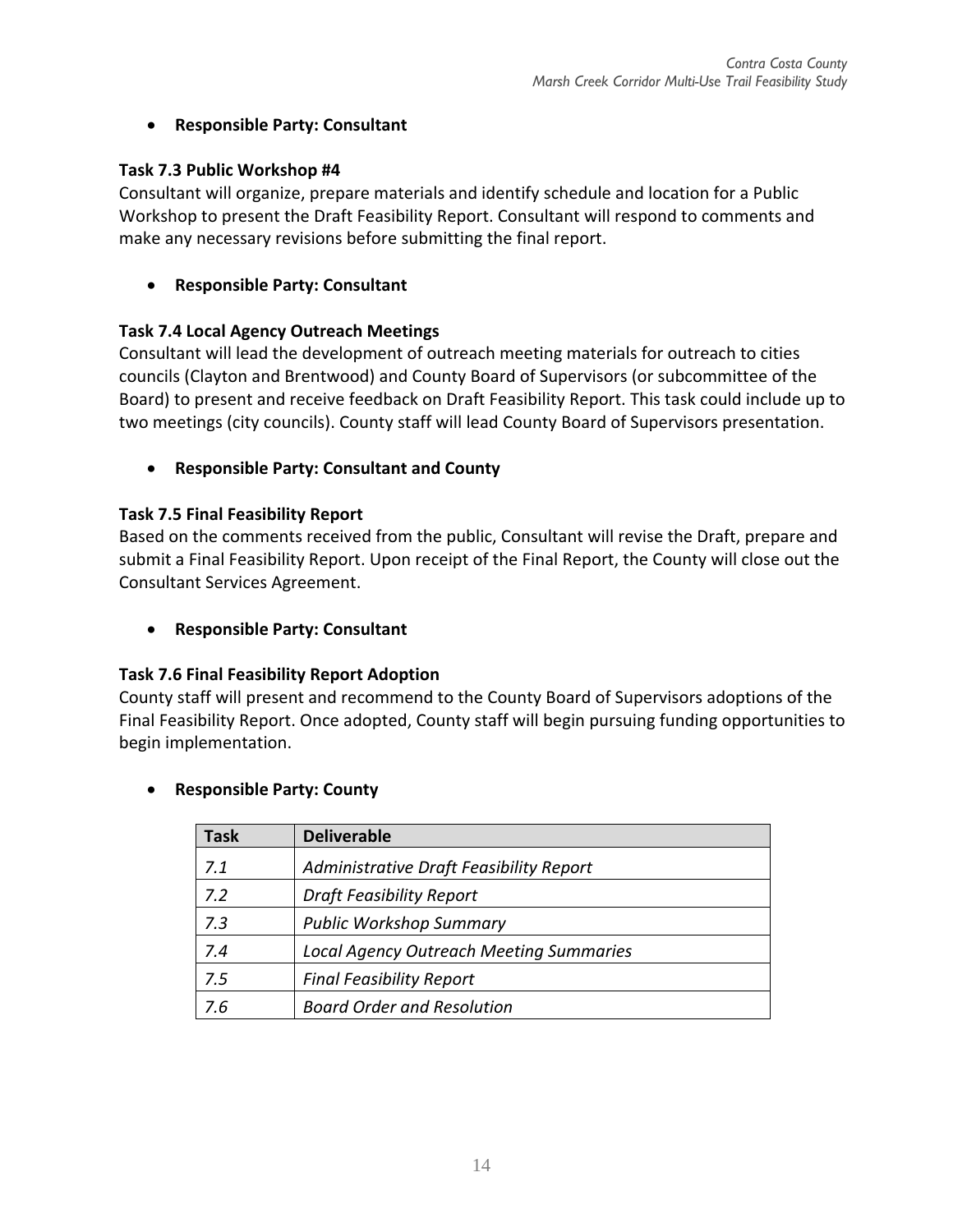# **Submission and Selection Process**

Interested firms are to submit responses in Acrobat format (\*.pdf) to Jamar Stamps: jamar.stamps@dcd.cccounty.us with a copy to Anna Battagello Anna.Battagello@dcd.cccounty.us.

### **Proposals Due**: **12 Noon (PDT) on Friday, June 29, 2018.** Submittals will not be accepted after that time.

# **Minimum Submittal Requirements**

- 1. A brief narrative describing the respondent's understanding of the project's central issues, needs and goals;
- 2. Discussion of the overall approach the firm with take to achieve study goals;
- 3. Brief discussion of how each task will be performed *(proposers are free to suggest a different approach to the tasks, or a different sequence of tasks than was described earlier in this RFQ, along with a brief explanation of why the different approach is being suggested)*;
- 4. Task‐by‐task budget including hours for each staff person. If the firm is selected, the final budget will require the hourly rates and total cost for each team member;
- 5. A brief description of the firm(s) that constitute the team;
- 6. A brief description of the qualifications of team members who would be performing the work, their roles, their relevant experience and resumes (The relevant qualifications of team members that will be doing the bulk of the work should be highlighted and comprise the majority of the proposal. Principals of the involved firms may be listed but information that is provided should be reflective of their anticipated level of involvement in the project);
- 7. The name and contact information for all team members, highlight the local point of contact for the team;
- 8. Disadvantaged Business Enterprise ("DBE") status, including name of certifying agency and contact person; and
- 9. Three references from projects similar to the subject study that involved the proposed team members.

# **Other Restrictions/Requirements**

- 1. The statements must be 12 pages maximum, excluding: cover sheet, table of contents, references, resumes and index sheets. Resumes included with the submittal shall not exceed one single‐sided printed page per person listed in the table of organization.
- 2. Questions and communication regarding the project described in this RFP shall be directed solely to Jamar Stamps via email only: jamar.stamps@dcd.cccounty.us
- 3. Questions on this request will only be accepted until **12 Noon (PDT) on Thursday, June 28, 2018.**
- 4. Responses to questions will only be posted on the RFP/RFQ webpage: http://www.cccounty.us/MCT\_Study.
- 5. Consultants must be prepared to initiate work immediately upon either award of contract or receipt of notice to proceed.

# **Selection Criteria**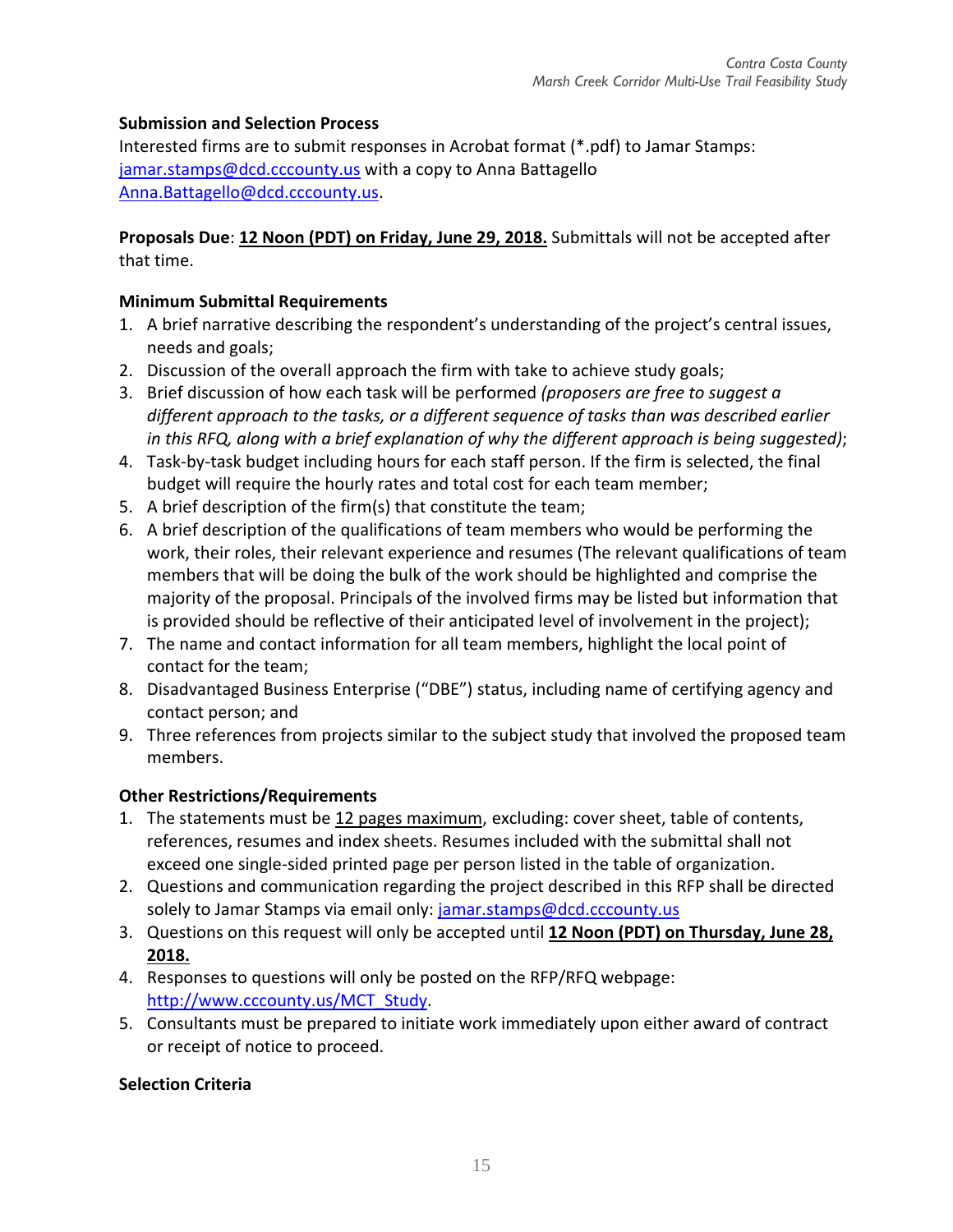Representatives will score responses soon after the close of the response period from involved jurisdictions and departments. Responses will be evaluated according to the following criteria:

1. How well the response demonstrates an understanding of the project and responsiveness to the content in the RFQ. (10 points maximum)

2. Consultants proposed approach to the Study. The Scope of Services is a draft; alternate approaches that are efficient with resources are welcome. (20 points maximum)

3. Relevant experience of team member spending the most amount of time on the project. (10 points maximum)

4. References and performance on similar projects where proposed team members had a substantial role.

(10 points maximum)

Interviews with proposing firms are an optional part of this selection process and will be conducted at the discretion of the selection team once the proposals are reviewed and scored. A consultant or team will be contacted shortly after the scoring and offered the contract.